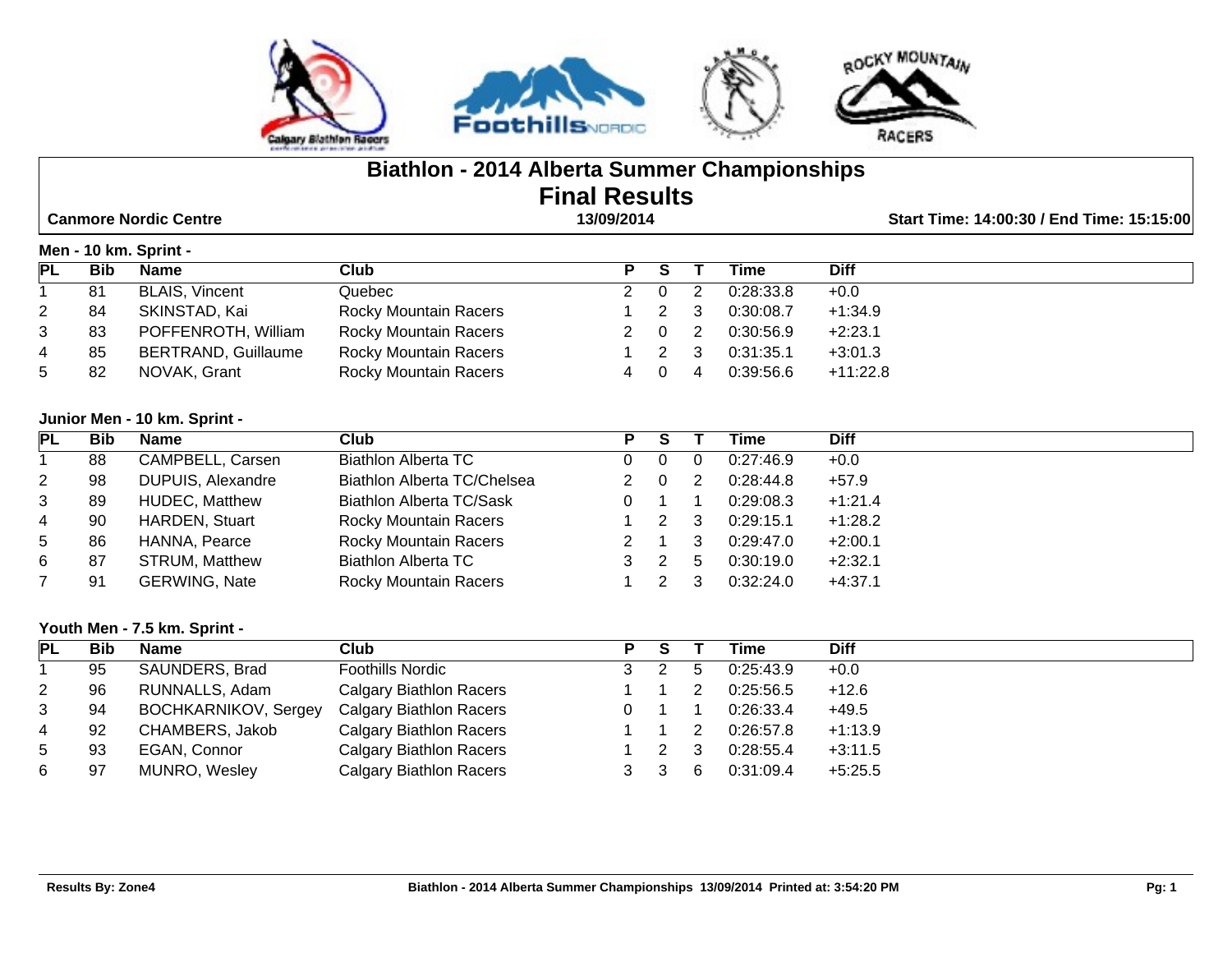## **Women - 7.5 km. Sprint -**

| <b>PL</b> | Bib | <b>Name</b>    | Club                |  | Time      | <b>Diff</b> |
|-----------|-----|----------------|---------------------|--|-----------|-------------|
|           | 99  | LUNDER, Emma   | Biathlon Alberta TC |  | 0.26:10.0 | $+0.0$      |
| <u>_</u>  | 100 | YUNGBLUT, Erin | Biathlon Alberta TC |  | 0.27:11.4 | $+1:01.4$   |
| ີ         | 101 | RANSOM, Julia  | Biathlon Alberta TC |  | 0:27:12.3 | $+1:02.3$   |

# **Junior Women - 7.5 km. Sprint -**

| PL | <b>Bib</b> | <b>Name</b>               | Club                        |  | Time      | <b>Diff</b> |
|----|------------|---------------------------|-----------------------------|--|-----------|-------------|
|    | 103        | BEAUDRY, Sarah            | Biathlon Alberta TC         |  | 0:25:25.6 | $+0.0$      |
|    | 104        | TAM VON BURG, Leilani     | Biathlon Alberta TC/Chelsea |  | 0:28:29.1 | $+3:03.5$   |
|    | 102        | <b>VRIELINK, Danielle</b> | Rocky Mountain Racers       |  | 0:30:39.9 | $+5:14.3$   |

#### **Youth Women - 6 km. Sprint -**

| <b>PL</b>            | <b>Bib</b> | Name                  | Club                       | P |     | Time      | <b>Diff</b> |
|----------------------|------------|-----------------------|----------------------------|---|-----|-----------|-------------|
|                      | 106        | BANKES, Megan         | <b>Foothills Nordic</b>    |   |     | 0:21:32.1 | $+0.0$      |
| $\mathbf{2}^{\circ}$ | 108        | <b>DICKSON, Emily</b> | <b>Biathlon Alberta TC</b> |   | - 3 | 0.21:44.0 | $+11.9$     |
| 3                    | 105        | CHONG, Kendall        | <b>Biathlon Alberta TC</b> |   |     | 0:22:22.5 | $+50.4$     |
| 4                    | 109        | SEPANDJ, Darya        | <b>Foothills Nordic</b>    |   |     | 0:22:39.4 | $+1:07.3$   |
| 5                    | 107        | ROBERTSON, Bryn       | <b>Foothills Nordic</b>    |   |     | 0.23:08.6 | $+1:36.5$   |

## **Master Men - 6 km. Sprint -**

| <b>PL</b> | - - -<br>Bit | Name                                      | Club               |  | Tıme                          | <b>Diff</b> |
|-----------|--------------|-------------------------------------------|--------------------|--|-------------------------------|-------------|
|           | .            | NIVEN<br>owei<br>$\overline{\phantom{a}}$ | ∶amrose<br>Vikings |  | <u> 74</u><br>الانت<br>.<br>. | ⊤∪.⊾        |

## **Senior Boys - 6 km. Sprint -**

| PL              | <b>Bib</b> | <b>Name</b>         | Club                           | Р  | S |   | Time      | <b>Diff</b> |
|-----------------|------------|---------------------|--------------------------------|----|---|---|-----------|-------------|
|                 | 112        | MCLEAN, Sean        | Foothills Nordic               |    | 4 | 6 | 0:20:42.7 | $+0.0$      |
| $\mathbf{2}$    | 122        | GOBEIL, Jerome      | <b>Calgary Biathlon Racers</b> |    | 2 | 3 | 0:21:17.4 | $+34.7$     |
| 3               | 119        | ALTWASSER, Nicholas | <b>Foothills Nordic</b>        |    | 3 | 4 | 0:21:24.7 | $+42.0$     |
| 4               | 140        | WALCH, Ben          | Foothills Nordic               |    | 4 | 5 | 0:21:34.4 | $+51.7$     |
| $5\overline{)}$ | 126        | BERLING, Chad       | <b>Calgary Biathlon Racers</b> | 3  |   | 5 | 0:21:36.3 | $+53.6$     |
| 6               | 121        | GILLILAND, Rory     | <b>Foothills Nordic</b>        | 0  | 3 | 3 | 0:21:55.0 | $+1:12.3$   |
| $7^{\circ}$     | 118        | HULSMAN, Thomas     | <b>Foothills Nordic</b>        | 3. | 3 | 6 | 0:22:13.4 | $+1:30.7$   |
| 8               | 117        | PADGHAM, Eric       | <b>Foothills Nordic</b>        | 5. | 2 |   | 0:22:46.0 | $+2:03.3$   |
| 9               | 116        | GNYP, Kyrilo        | Saskatoon Nordic               |    | 4 | 5 | 0:22:46.1 | $+2:03.4$   |
| 10              | 111        | RIEGER, Colin       | Biathlon Saskatchewan          | 3  | 2 | 5 | 0:22:55.5 | $+2:12.8$   |
| 11              | 114        | STUSHNOFF, Thomas   | Foothills Nordic               |    | 5 |   | 0:23:15.9 | $+2:33.2$   |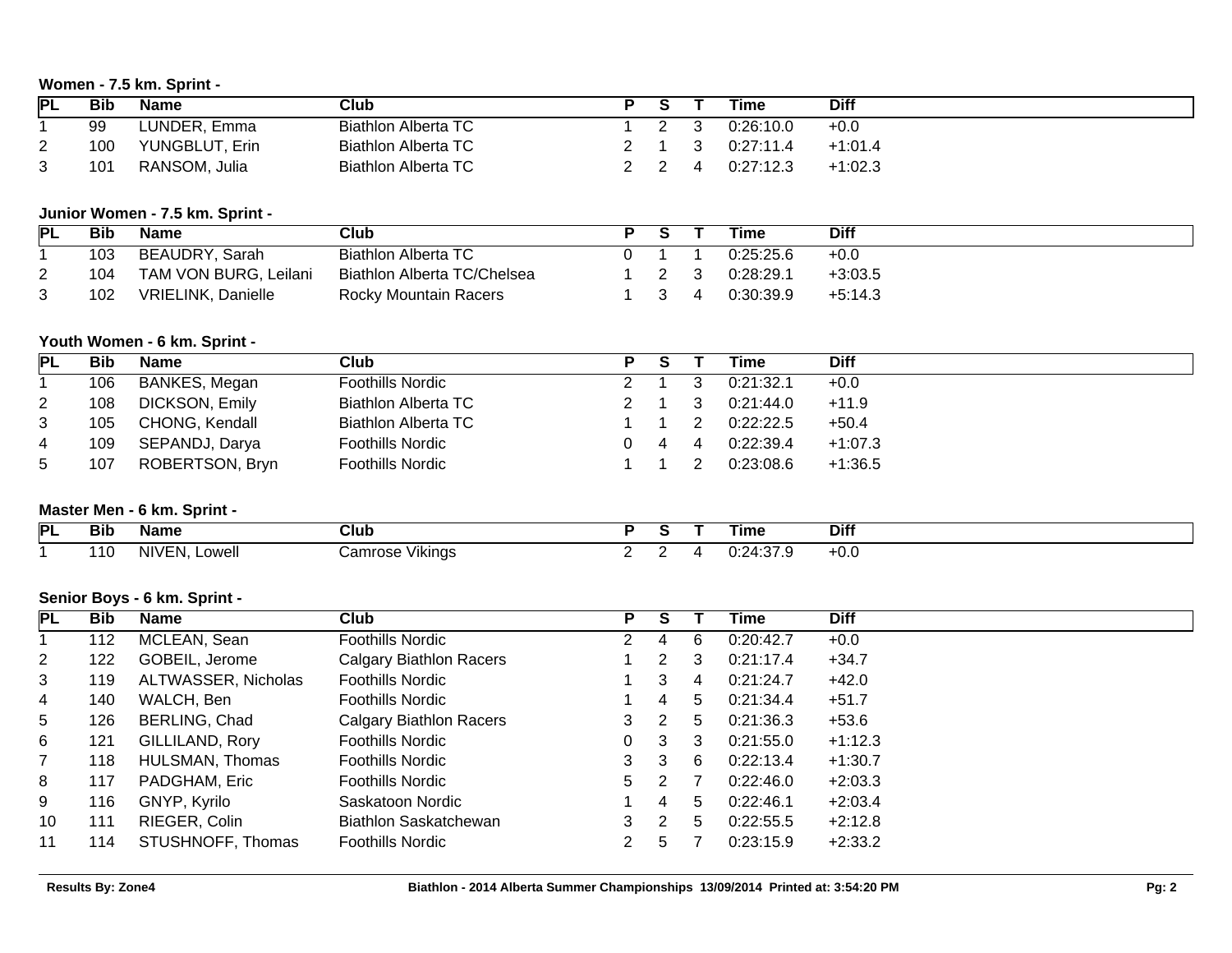#### **Senior Boys Continued ... - 6 km. Sprint -**

| <b>PL</b>       | <b>Bib</b> | <b>Name</b>                     | <b>Club</b>                    | P              | $\overline{\mathsf{s}}$ | т               | <b>Time</b> | <b>Diff</b> |
|-----------------|------------|---------------------------------|--------------------------------|----------------|-------------------------|-----------------|-------------|-------------|
| $\overline{12}$ | 124        | PULLISHY, Michael               | <b>Foothills Nordic</b>        | 3              | 3                       | 6               | 0:23:39.2   | $+2:56.5$   |
| 13              | 120        | GOLDHAWK, Kieran                | <b>Calgary Biathlon Racers</b> | 4              | 2                       | 6               | 0:23:55.3   | $+3:12.6$   |
| 14              | 123        | DOWN, Brett                     | <b>Biathlon Saskatchewan</b>   | 4              | 4                       | 8               | 0:24:33.9   | $+3:51.2$   |
| 15              | 125        | BORGLUM, Haldan                 | <b>Foothills Nordic</b>        |                | 5                       | 6               | 0:24:49.8   | $+4:07.1$   |
| 16              | 113        | FABBRI, Lucas                   | <b>Canmore Nordic</b>          | 3              | 4                       | $\overline{7}$  | 0:24:57.7   | $+4:15.0$   |
|                 |            |                                 |                                |                |                         |                 |             |             |
|                 |            | Senior Girls - 6 km. Sprint -   |                                |                |                         |                 |             |             |
| <b>PL</b>       | <b>Bib</b> | <b>Name</b>                     | <b>Club</b>                    | $\overline{P}$ | $\overline{s}$          | т               | <b>Time</b> | <b>Diff</b> |
| $\mathbf{1}$    | 131        | GOWLING, Gillian                | <b>Calgary Biathlon Racers</b> | $\overline{c}$ | $\sqrt{3}$              | 5               | 0:23:06.4   | $+0.0$      |
| $\overline{c}$  | 128        | NOTSCHAELE, Sydney              | Regina                         | 0              | $\overline{2}$          | 2               | 0:23:33.5   | $+27.1$     |
| 3               | 132        | STADNYK, Hanne                  | Biathlon Saskatchewan          | $\mathbf{2}$   | $\overline{2}$          | 4               | 0:23:56.7   | $+50.3$     |
| 4               | 127        | MCISAAC, India                  | Rocky Mountain Racers          | 2              | 3                       | $5\overline{)}$ | 0:24:01.3   | $+54.9$     |
| 5               | 129        | GILLETT, Katrine                | <b>Canmore Nordic</b>          | 3              | 3                       | 6               | 0:24:07.6   | $+1:01.2$   |
| 6               | 130        | TILLEY, Tatiana                 | <b>Foothills Nordic</b>        | $\overline{2}$ | 3                       | 5               | 0:25:44.3   | $+2:37.9$   |
|                 |            |                                 |                                |                |                         |                 |             |             |
|                 |            | Dev 2 - Boys - 2.5 km. Sprint - |                                |                |                         |                 |             |             |
| <b>PL</b>       | <b>Bib</b> | <b>Name</b>                     | <b>Club</b>                    | P              | $\overline{s}$          | Τ               | <b>Time</b> | <b>Diff</b> |
| $\mathbf{1}$    | 137        | <b>KELLY, Kieran</b>            | <b>Calgary Biathlon Racers</b> | 1              | 3                       | 4               | 0:16:12.5   | $+0.0$      |
| $\overline{2}$  | 138        | SAUNDERS, Devin                 | <b>Foothills Nordic</b>        | 3              | 3                       | 6               | 0:16:27.5   | $+15.0$     |
| 3               | 139        | <b>CUTHILL, Colton</b>          | <b>Foothills Nordic</b>        | 3              | 3                       | 6               | 0:17:42.4   | $+1:29.9$   |
| 4               | 141        | BERG, Finn                      | <b>Calgary Biathlon Racers</b> | 2              | 3                       | 5               | 0:18:10.5   | $+1:58.0$   |
| 5               | 134        | SKARSGARD, Erik                 | <b>Foothills Nordic</b>        |                | 2                       | 3               | 0:18:47.7   | $+2:35.2$   |
| 6               | 135        | PAZDAN, Christian               | <b>Foothills Nordic</b>        | 3              |                         | 4               | 0:19:12.6   | $+3:00.1$   |
| 7               | 133        | CHAMPAGNE, Xavier               | <b>Calgary Biathlon Racers</b> | 3              | $\overline{2}$          | $5\overline{)}$ | 0:19:31.6   | $+3:19.1$   |
| 8               | 159        | HOLLAND, Lance                  | <b>Canmore Nordic</b>          | 2              | $\boldsymbol{2}$        | 4               | 0:19:42.0   | $+3:29.5$   |
| 9               | 136        | STEPAN, Jakub                   | <b>Camrose Vikings</b>         | 4              | $\overline{2}$          | 6               | 0:21:26.6   | $+5:14.1$   |
|                 |            |                                 |                                |                |                         |                 |             |             |

# **Dev 2 - Girls - 2.5 km. Sprint -**

| <b>PL</b> | <b>Bib</b> | <b>Name</b>            | Club             | D. |                      | Time      | <b>Diff</b> |
|-----------|------------|------------------------|------------------|----|----------------------|-----------|-------------|
|           | 158        | <b>HOILETT, Claire</b> | Canmore Nordic   |    |                      | 0:20:04.2 | $+0.0$      |
| <u>_</u>  | 142        | WICHERS, Kerstin       | Camrose Vikings  |    |                      | 0:20:28.4 | $+24.2$     |
| 2         | 143        | <b>SELTSAM, Millie</b> | Foothills Nordic |    | $\ddot{\phantom{1}}$ | 0:21:21.2 | $+1:17.0$   |